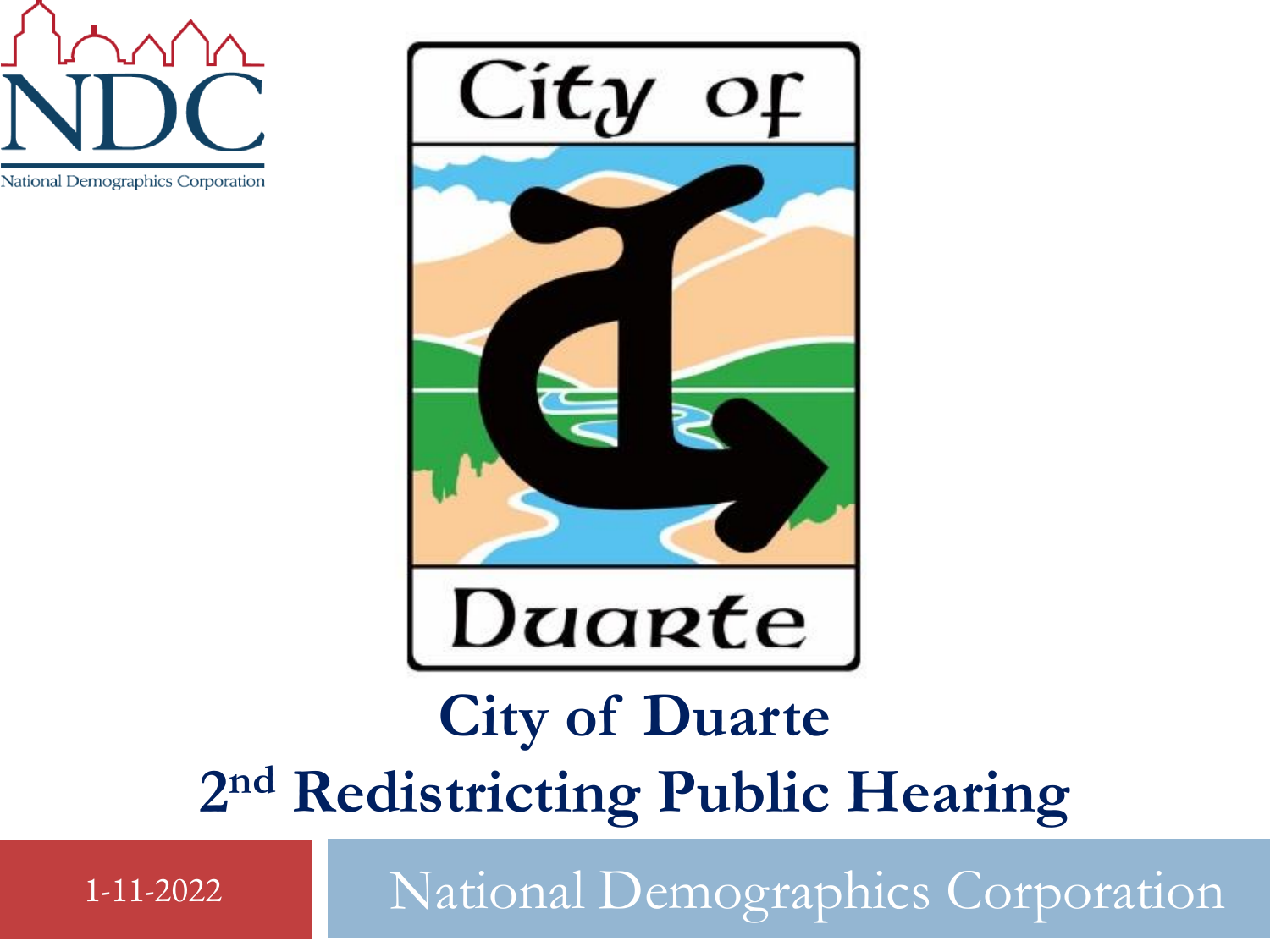# 2021 Duarte Redistricting

## ❑ The 2021 redistricting process

- Project timelines
- Key deadlines
- Next steps and hearings

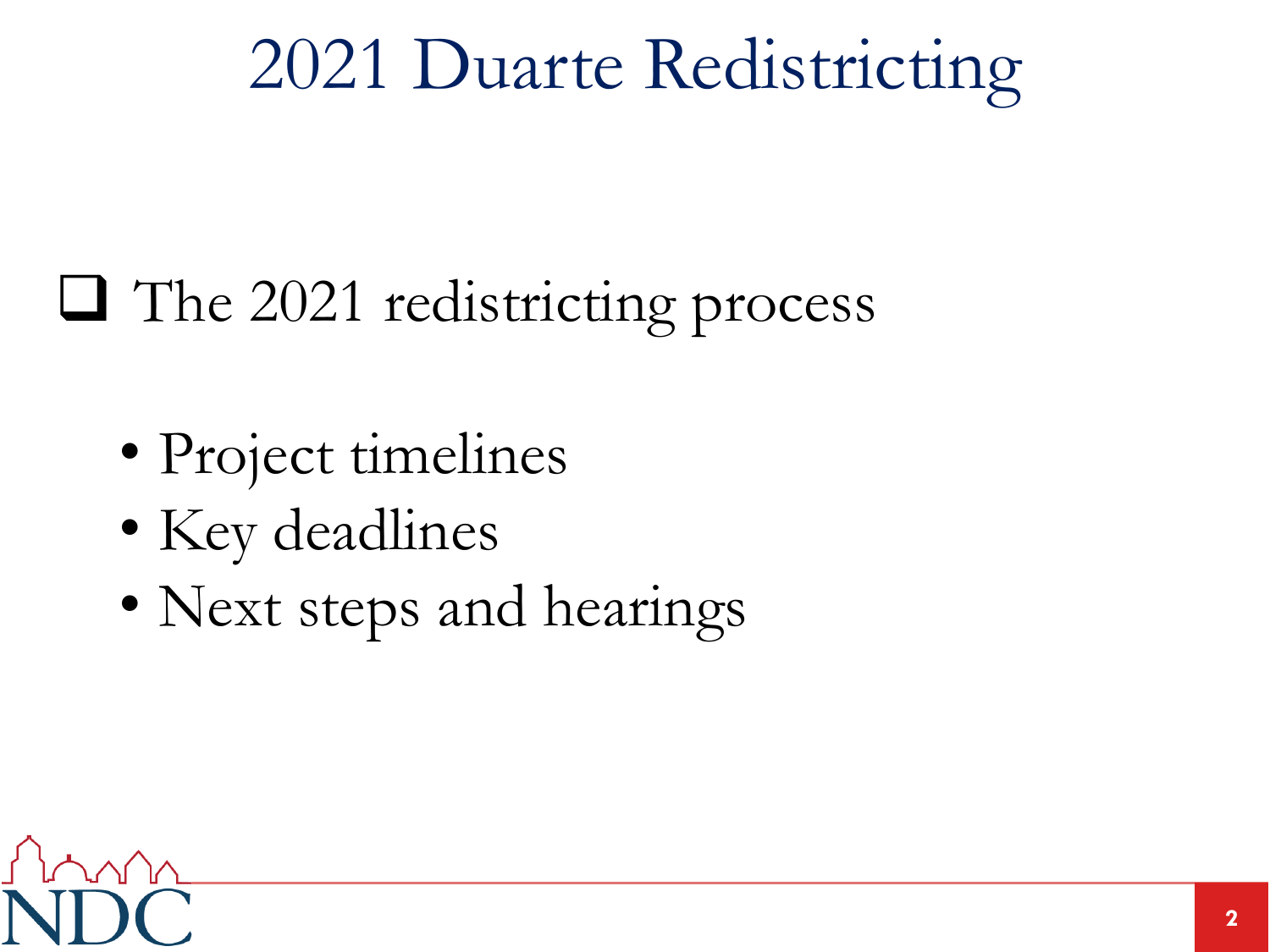# Duarte Elections

- ❑ Council Members hold 4 -year terms
	- Districts 1, 4, 5 & 6 terms end November 2022
	- Districts 2, 3 & 7 terms end November 2024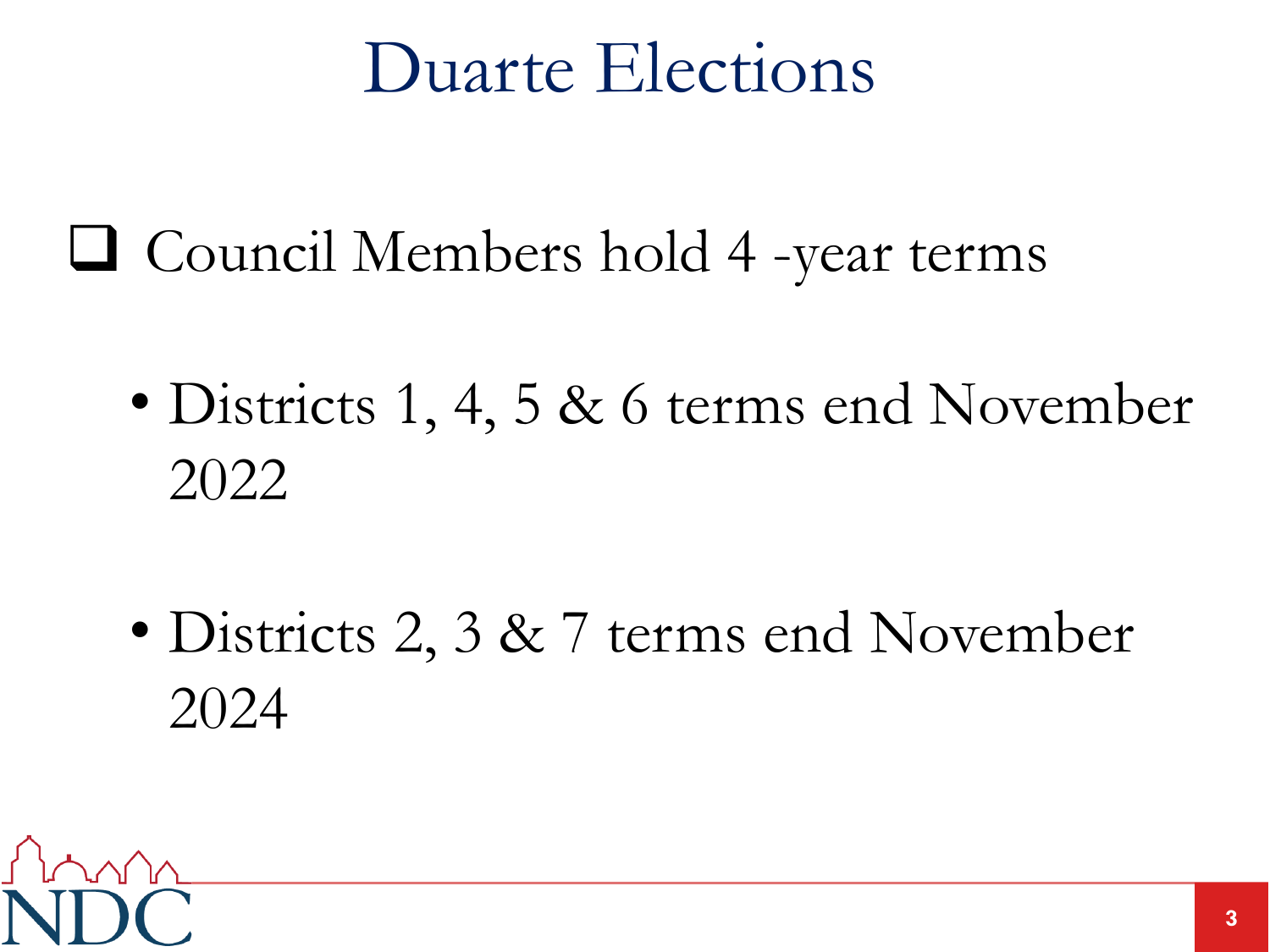# **Redistricting Process**

| <b>Step</b>                                      | <b>Description</b>                                                      |
|--------------------------------------------------|-------------------------------------------------------------------------|
| <b>Two Initial Hearings</b>                      | Held prior to release of draft maps.                                    |
| September 28 & January 11                        | Education and to solicit input on the communities in the Districts.     |
| <b>US Census Data Release</b><br>Mid-August 2021 | Census Bureau released official 2020 Census population data.            |
| <b>California Data Release</b>                   | California Statewide Database released California's official 'prisoner- |
| Late September 2021                              | adjusted' 2020 redistricting data.                                      |
| <b>Two Draft Map Hearings</b>                    | Two Public Hearings to discuss and revise the draft maps and to         |
| February 8 and March 8                           | discuss the election sequence.                                          |
| <b>Map Adoption</b>                              | Final map must be posted at least 7 days prior to adoption.             |
| By April 17, 2022                                | Map adopted via ordinance                                               |

mn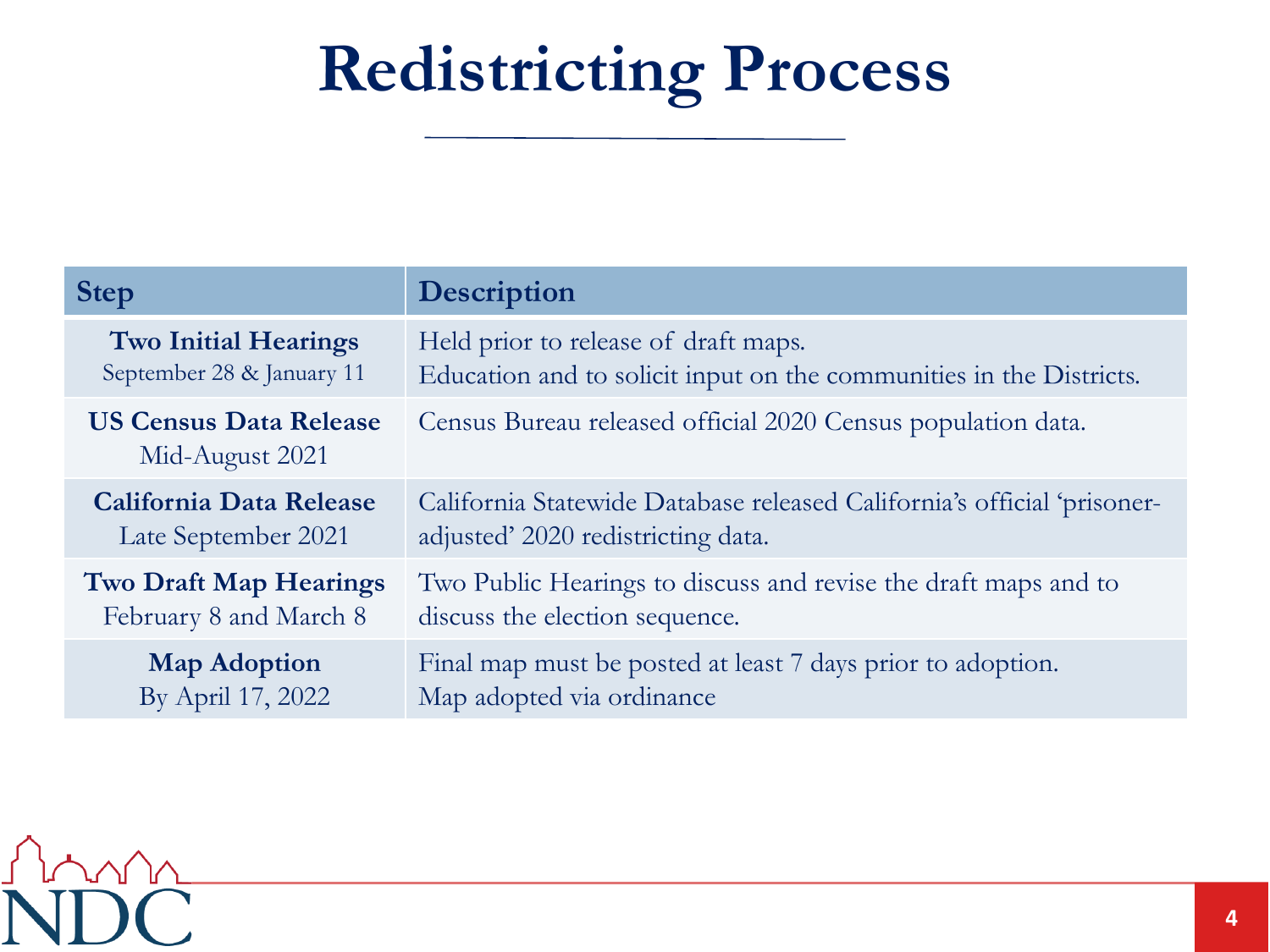# **FREDRITICITING RULES AND GOALS**<br> **Example 18 Access 2.** California Criteria for Cities<br>
for Cities<br> **Example increase and the structure of the control of the strain of the communities of interest<sup>9</sup><br>
should be kept togeth**

**Equal Population Federal Voting Rights Act No Racial Gerrymandering**



### **1. Federal Laws 2. California Criteria for Cities**

### **1.Geographically contiguous**

### **2.Undivided neighborhoods and "communities of interest"**

(Socio-economic geographic areas that should be kept together)

### **3.Easily identifiable boundaries**

### **4.Compact**

(Do not bypass one group of people to get to a more distant group of people)

### **Prohibited:**

"Shall not favor or discriminate against a political party."

### **3. Other Traditional Redistricting Principles**

**Minimize voters shifted to different election years**

**Respect voters' choices / continuity in office**

**Future population growth**

**Preserving the core of existing districts**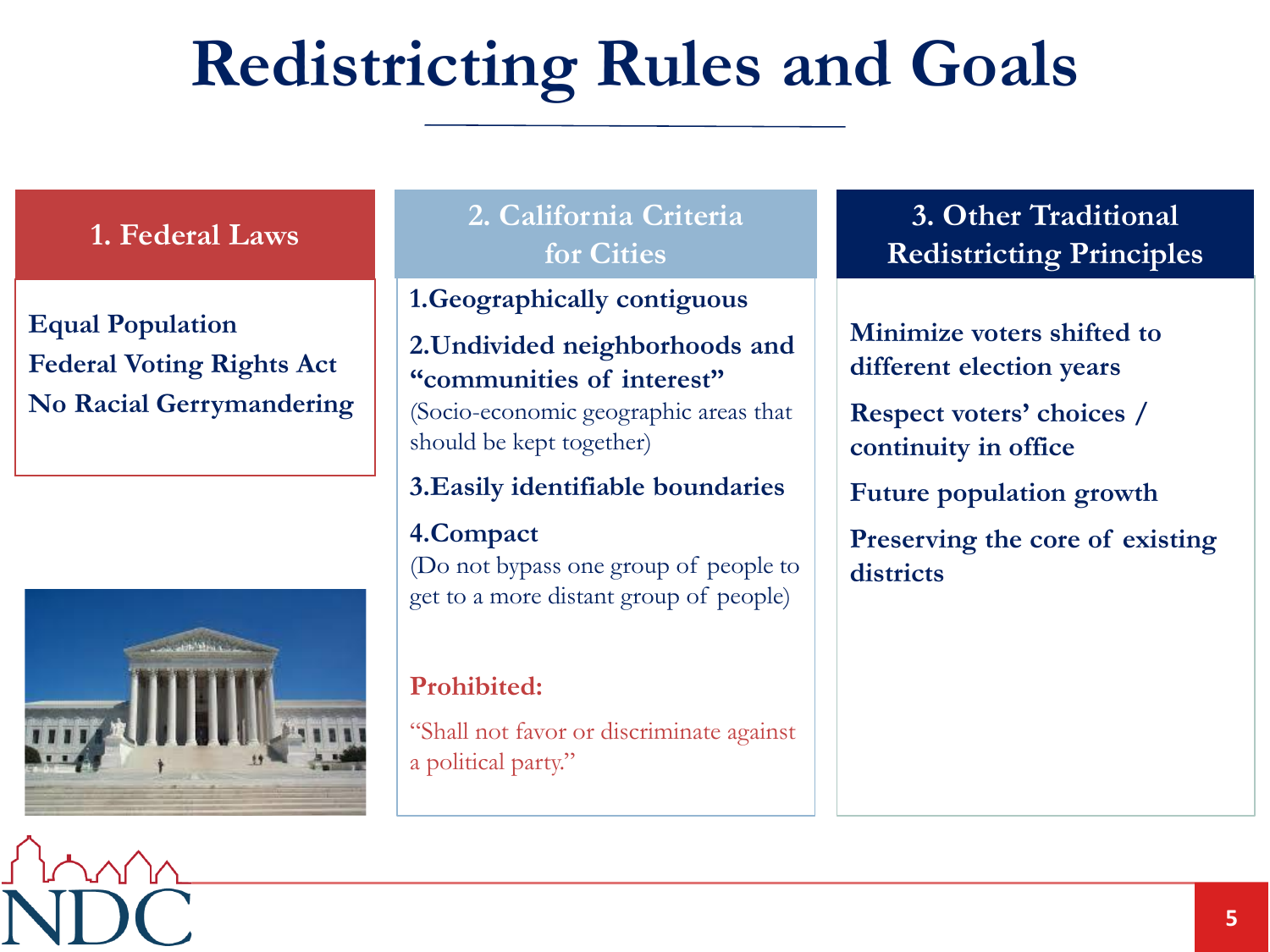# **Existing Districts Demographics**

|          | <b>City of Duarte - Existing Districts Total Population Demographics</b> |        |                       |          |           |       |                                                    |       |          |          |            |
|----------|--------------------------------------------------------------------------|--------|-----------------------|----------|-----------|-------|----------------------------------------------------|-------|----------|----------|------------|
| District | <b>Total Pop</b>                                                         |        | Deviation % Deviation | Hispanic |           |       | % Hispanic NH White % NH White NH Black % NH Black |       |          | NH Asian | % NH Asian |
|          | 3,450                                                                    | 336    | $10.79\%$             | 1,109    | 32.14%    | 1,133 | 32.84%                                             | 218   | $6.32\%$ | 896      | 25.97%     |
|          | 2,740                                                                    | $-374$ | $-12.01\%$            | 1,156    | 42.19%    | 590   | 21.53%                                             | 158   | $5.77\%$ | 746      | 27.23%     |
|          | 3,329                                                                    | 215    | $6.90\%$              | 1,409    | $42.33\%$ | 931   | 27.97%                                             | 187   | $5.62\%$ | 734      | 22.05%     |
|          | 2,860                                                                    | $-254$ | $-8.16%$              | 1,263    | 44.16%    | 759   | $26.54\%$                                          | 239   | $8.36\%$ | 534      | $18.67\%$  |
|          | 3,458                                                                    | 344    | $1.05\%$              | 1,209    | 34.96%    | 943   | $27.27\%$                                          | 252   | $7.29\%$ | 987      | 28.54%     |
| 6        | 3,058                                                                    | $-56$  | $-1.80%$              | 2,102    | 68.74%    | 312   | $10.20\%$                                          | 78    | $2.55\%$ | 518      | $16.94\%$  |
|          | 2,903                                                                    | $-211$ | $-6.78\%$             | 2,225    | 76.64%    | 228   | $7.85\%$                                           | 97    | $3.34\%$ | 307      | 10.58%     |
| Totals   | 21,798                                                                   |        | 23.06%                | 10,473   |           | 4,896 |                                                    | 1,229 |          | 4,722    |            |

|                 | City of Duarte - Existing Demographics Citizen Voting Age Population (CVAP) Demographics |             |             |                 |                     |             |                     |             |             |
|-----------------|------------------------------------------------------------------------------------------|-------------|-------------|-----------------|---------------------|-------------|---------------------|-------------|-------------|
|                 |                                                                                          | Hisp        | $%$ Hisp    | <b>NH</b> White | % NH White NH Black |             | % NH Black NH Asian |             | % NH Asian  |
| <b>District</b> | <b>Total CVAP</b>                                                                        | <b>CVAP</b> | <b>CVAP</b> | <b>CVAP</b>     | <b>CVAP</b>         | <b>CVAP</b> | <b>CVAP</b>         | <b>CVAP</b> | <b>CVAP</b> |
|                 | 3,141                                                                                    | 931         | 29.63%      | 1,412           | 44.94%              | 208         | $6.63\%$            | 520         | $16.57\%$   |
|                 | 2,198                                                                                    | 824         | 37.48%      | 723             | $32.90\%$           | 153         | $6.94\%$            | 400         | $18.20\%$   |
|                 | 3,055                                                                                    | ,355        | 44.37%      | 1,048           | $34.30\%$           | 197         | $6.43\%$            | 417         | $13.64\%$   |
|                 | 2,725                                                                                    | ,022        | $37.51\%$   | 1,119           | $41.07\%$           | 186         | $6.81\%$            | 340         | 12.48%      |
|                 | 2,700                                                                                    | 822         | $30.45\%$   | 1,036           | 38.39%              | 198         | $7.34\%$            | 598         | 22.15%      |
|                 | 2,786                                                                                    | 2,017       | 72.40%      | 382             | $13.70\%$           | 122         | $4.39\%$            | 292         | 10.48%      |
|                 | 2,413                                                                                    | ,470        | $60.92\%$   | 380             | $15.77\%$           | 203         | $8.40\%$            | 199         | $8.26\%$    |
| Totals          | 19,018                                                                                   | 8,442       |             | 6,101           |                     | 1,266       |                     | 2,767       |             |

 $M\Lambda$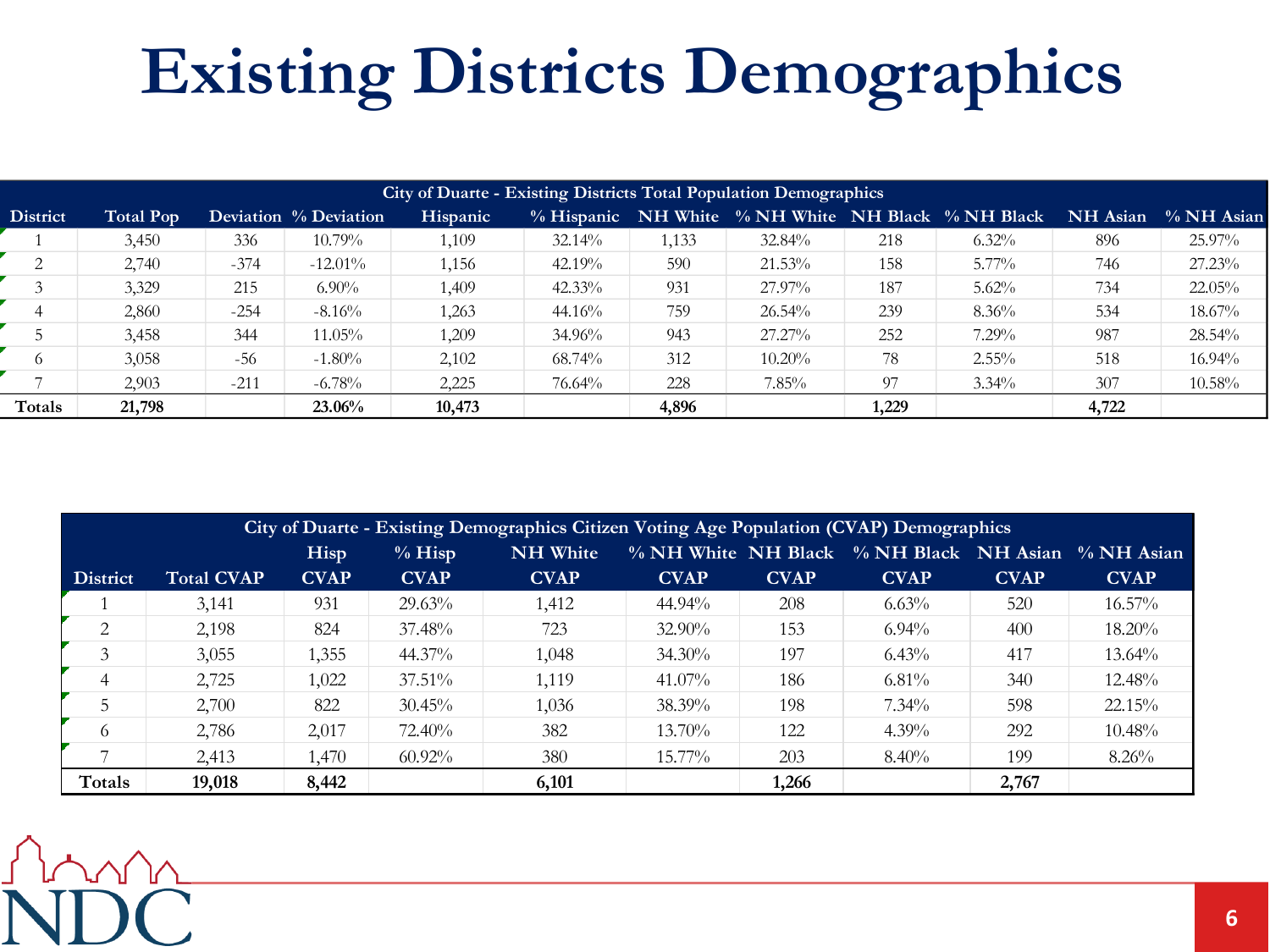# **Existing Districts**

### $\overline{1}$ City of Duarte 10.79% **Existing Districts** Spines Campon Rd  $-12.01%$ 3 Vineyard Ave as Lomas Rd **Fish Canyon Rd**  $\overline{\mathbf{2}}$ **Royal Oaks Dr**  $6.9%$ **District**  $\overline{\mathbf{4}}$ 5 **Elmhurst E** Huntington Dr 1  $11.05%$ 2  $-8.16%$ **ETO** 3 Ave 4  $\begin{bmatrix} 6 \\ -1.8\% \end{bmatrix}$ 5 6 6 Other

@2021 CALIPER

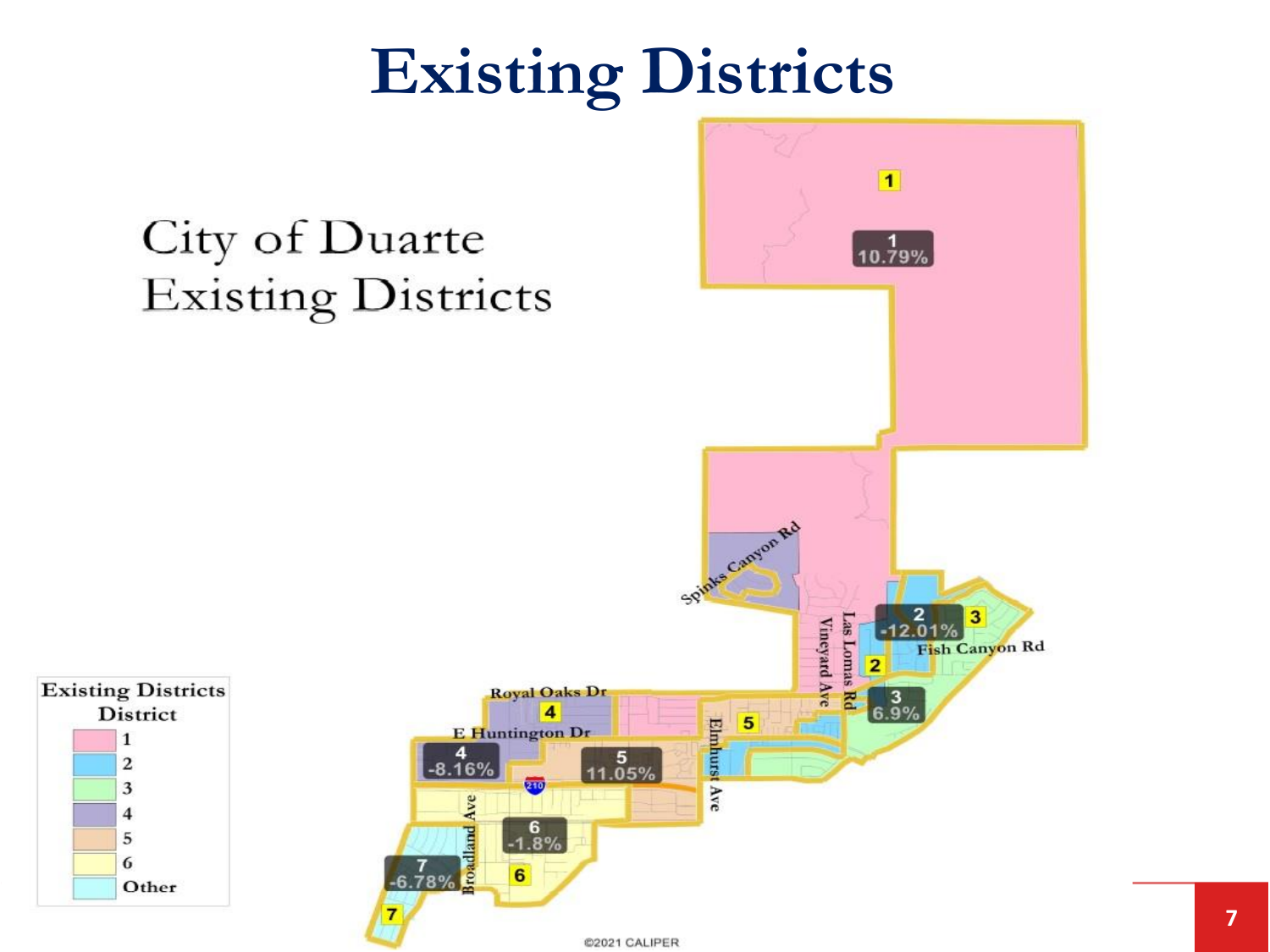## **Latino CVAP**

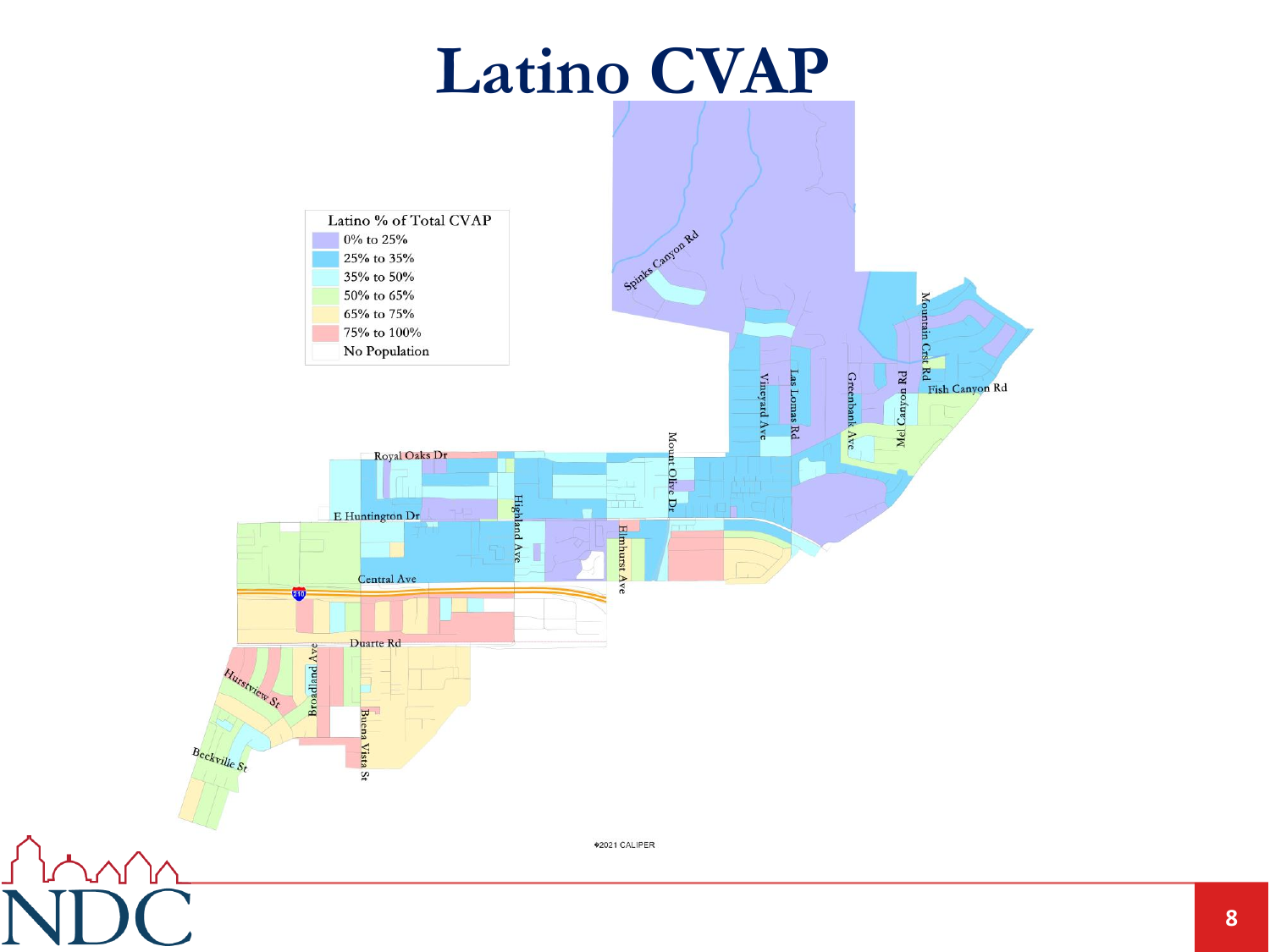### **Asian American CVAP**

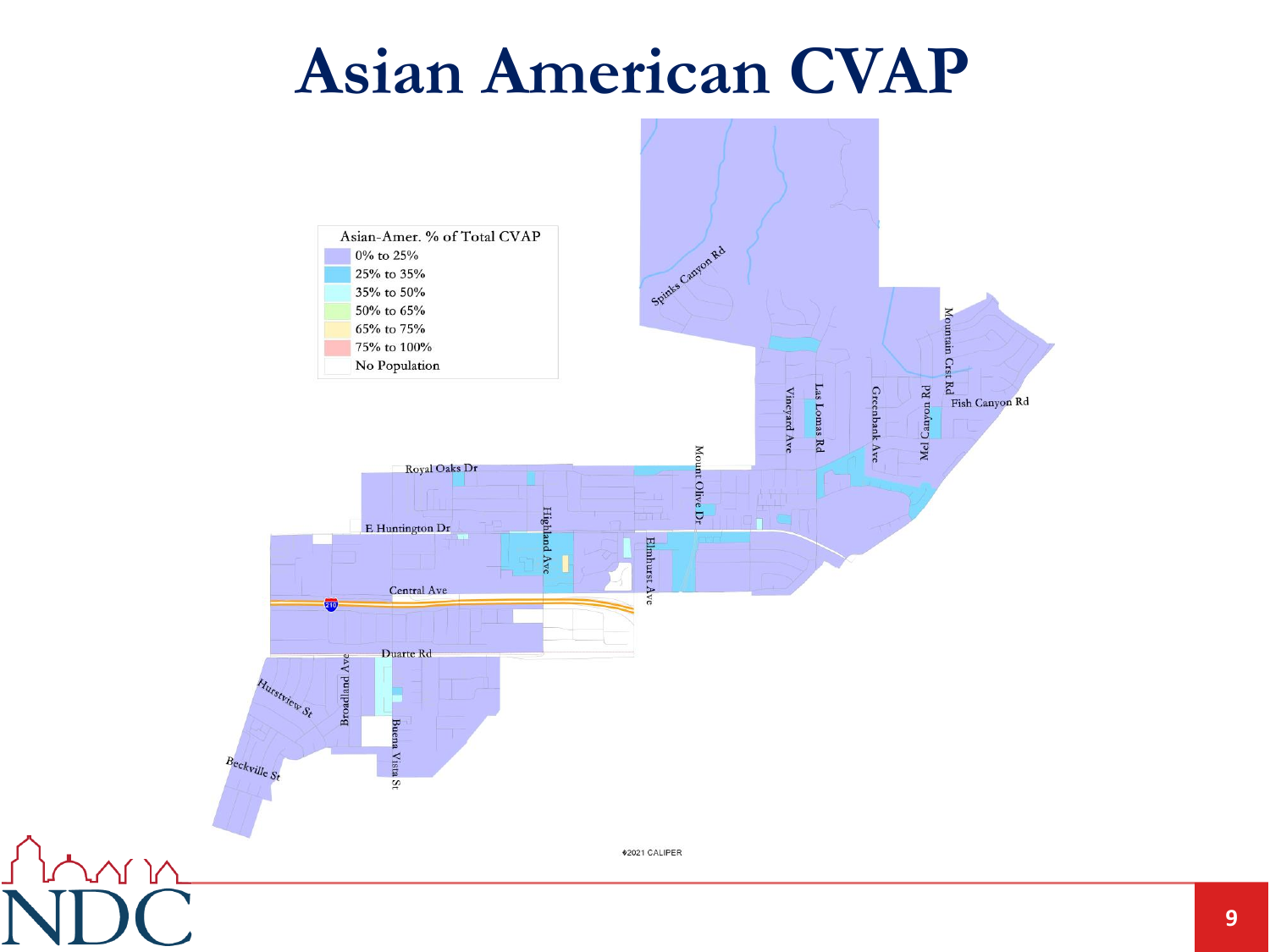### **African American CVAP**



**10**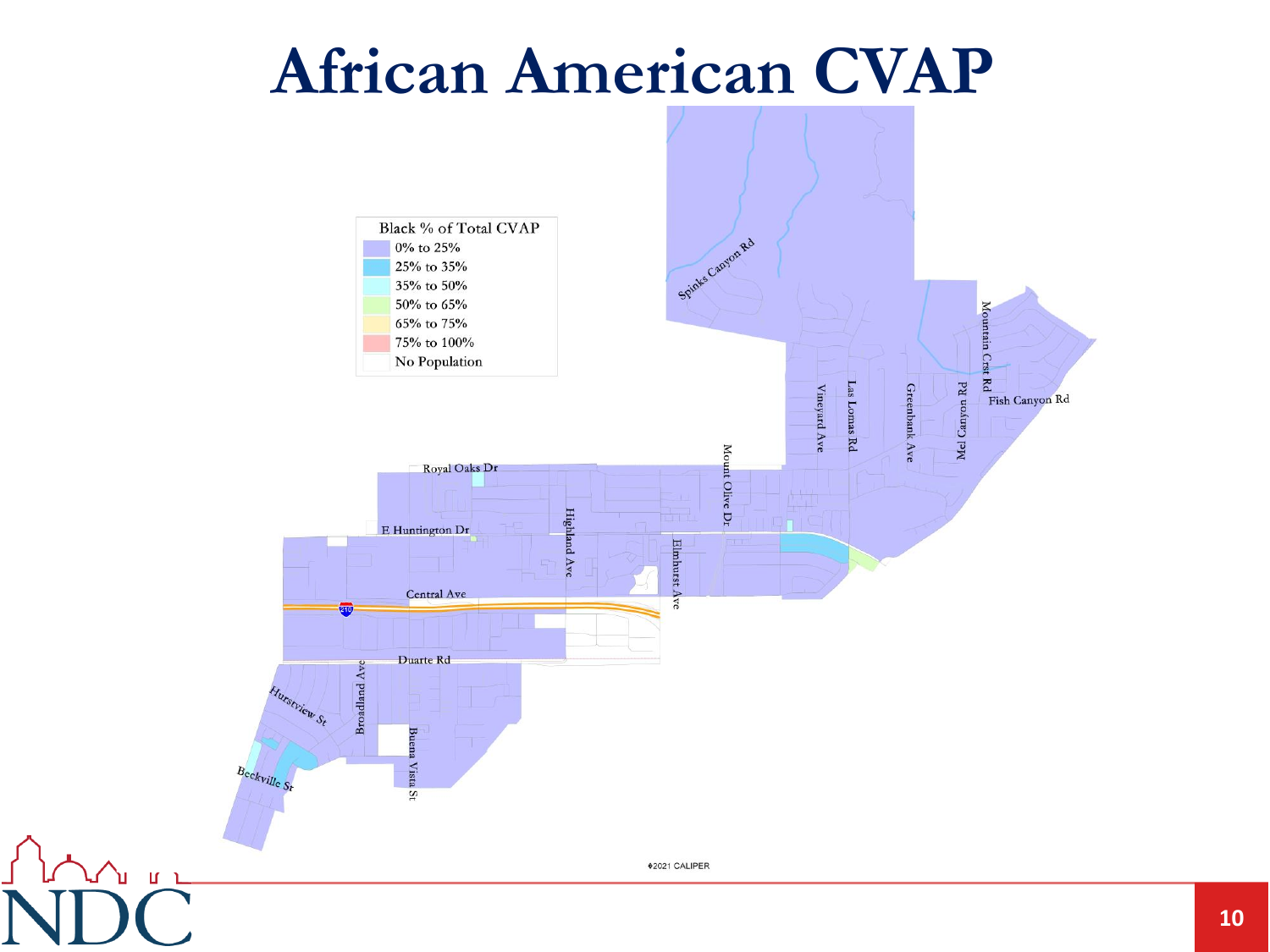# **Percentage Renters**

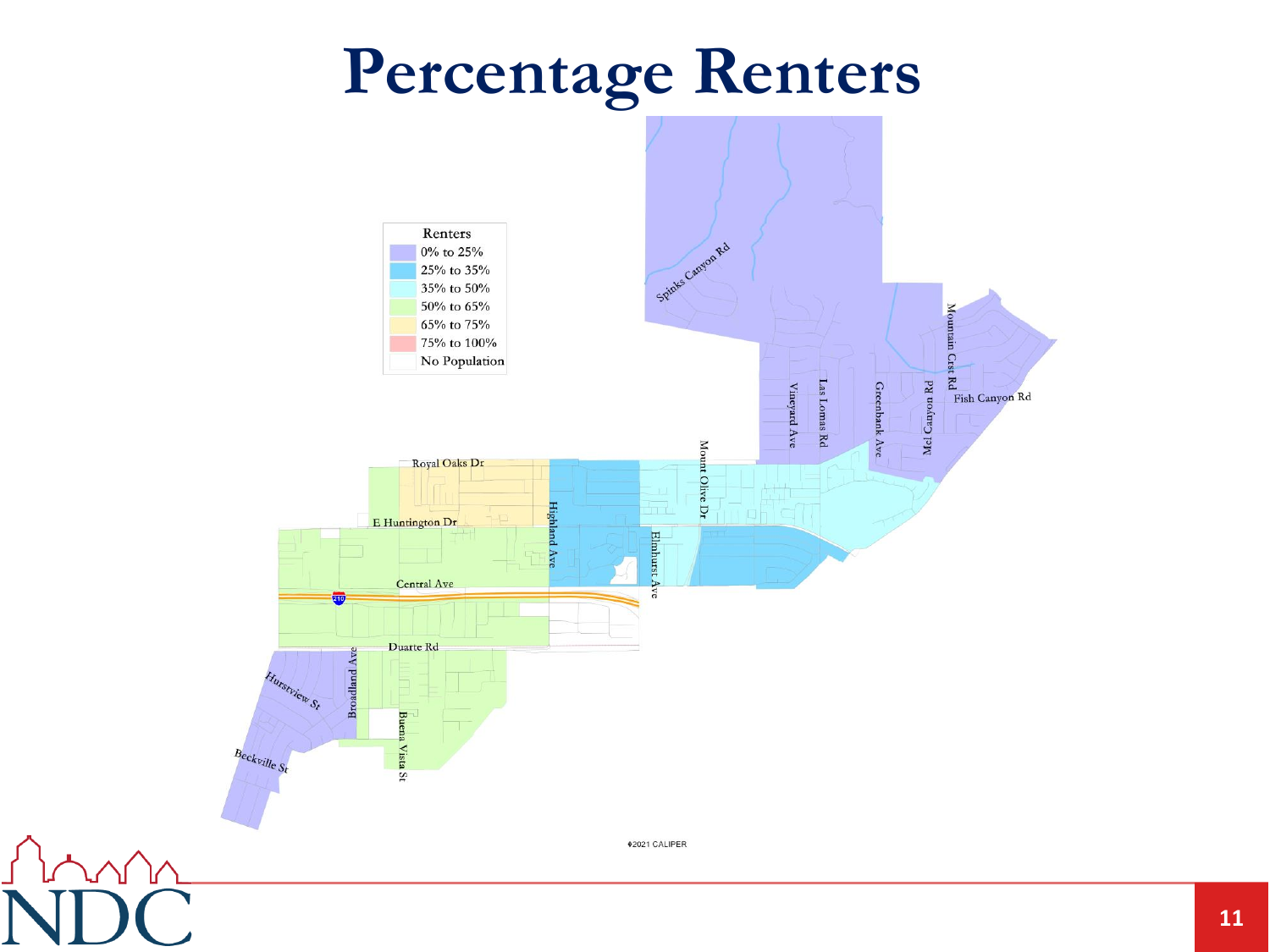# **Defining Neighborhoods**

**1 st Question: What is your neighborhood?**

**2 nd Question: What are its geographic boundaries?**

### **Examples of physical features defining a neighborhood boundary:**

- Natural neighborhood dividing lines, such as highway or major roads, rivers, canals and/or hills
- Areas around parks or schools
- Other neighborhood landmarks

**In the absence of public testimony, planning records and other similar documents may provide definition.**



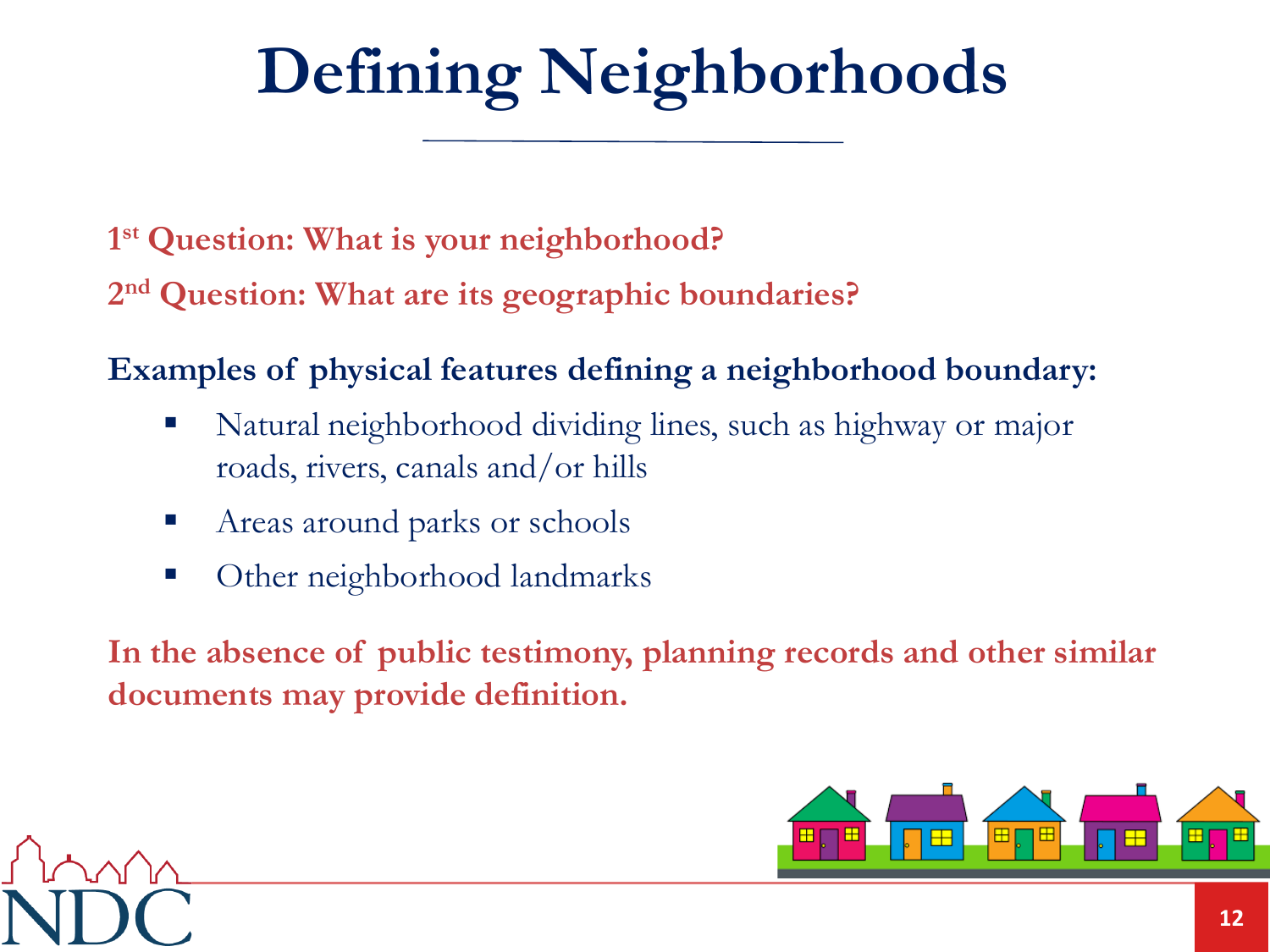# **Beyond Neighborhoods: Defining Communities of Interest**

**1 st Question: What defines your community?**

- Geographic Area, plus
- Shared issue or characteristic
	- Shared social or economic interest
	- Impacted by county policies
- Tell us "your community's story"

**2 nd Question: Would this community benefit from being "included within a single district for purposes of its effective and fair representation"?** 

Or would it benefit more from having multiple representatives?

Definitions of Communities of Interest may not include relationships with political parties, incumbents, or political candidates.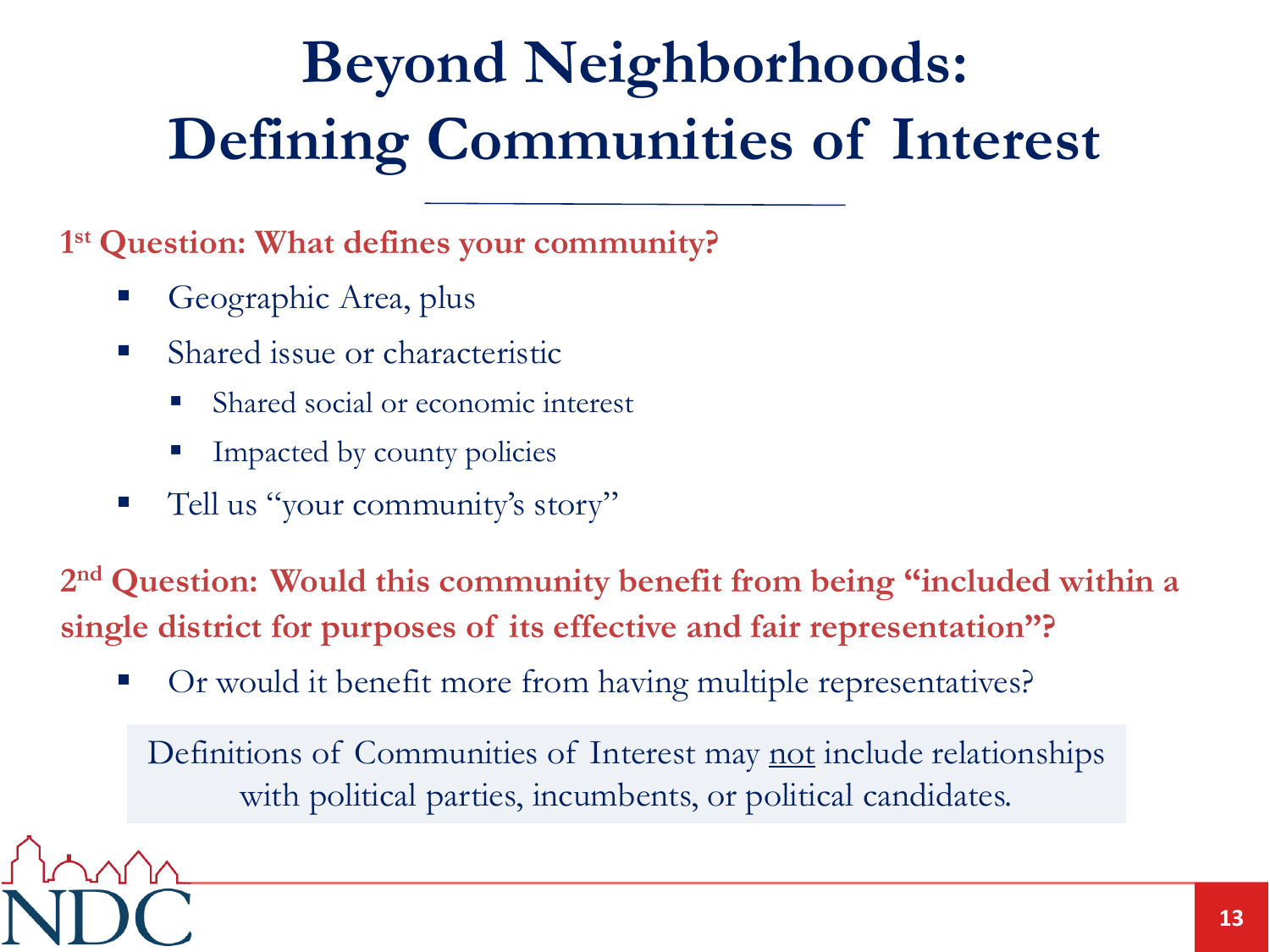## Beyond Neighborhoods: Defining Communities of Interest

### **1 st Question: what defines your community?**

- $\Box$  Geographic Area, plus
- Shared issue or characteristic
	- *Shared social or economic interest*
	- *Impacted by city/county policies*
- $\Box$  Tell us "your community's story"

### **2 nd Question:**

**Would this community benefit from being "included within a single district for purposes of its effective and fair representation"?** 

 $\Box$  Or would it benefit more from having multiple representatives?

*Definitions of Communities of Interest may not include relationships with political parties, incumbents, or political candidates.*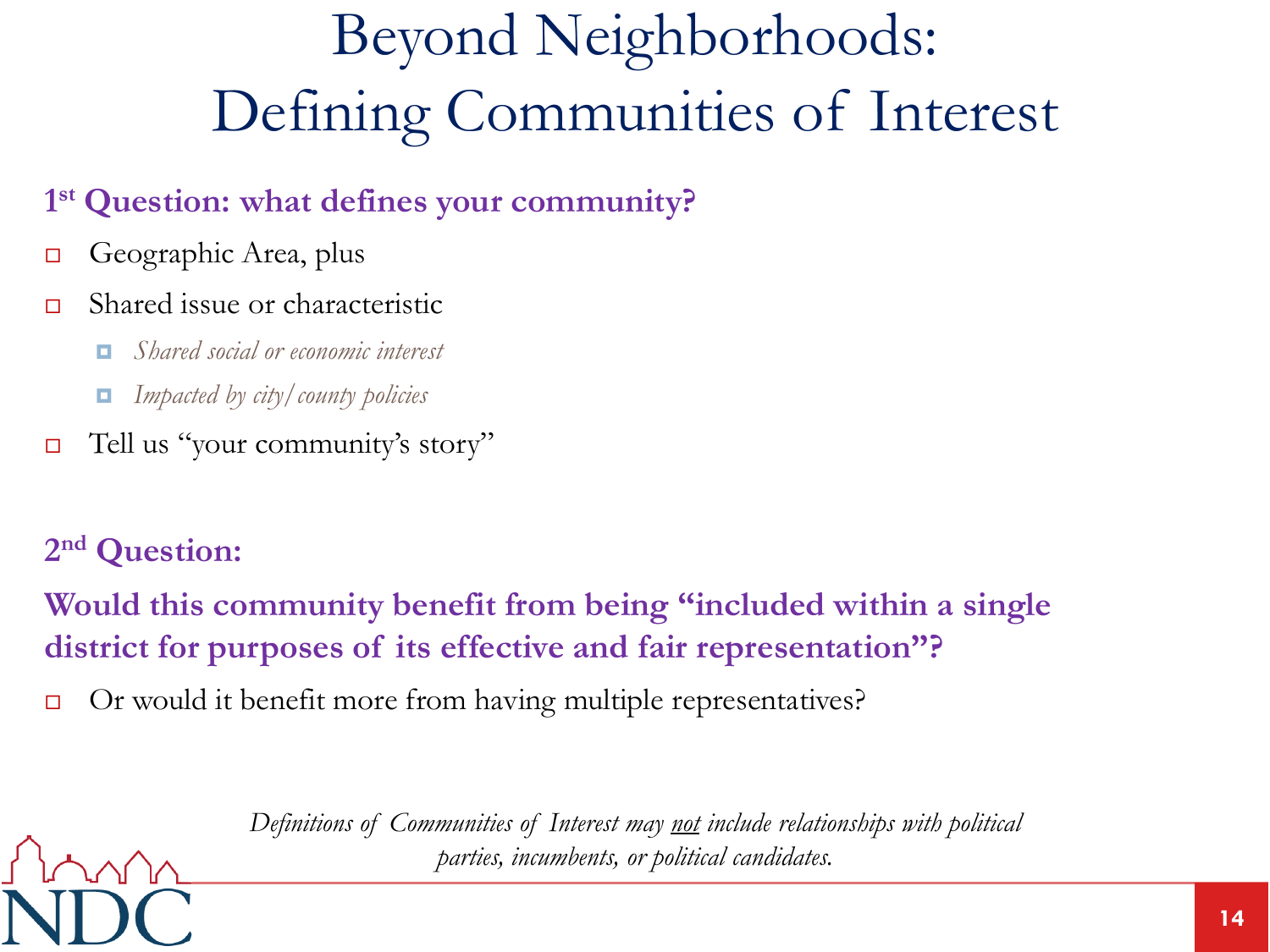Possible Neighborhoods / Communities Possible Neighborhoods / Communities

- ❑ Areas around City Hall
- ❑Areas around Duarte/City of Hope Gold Line Station
- ❑Areas north of 210 Freeway
- ❑Other areas of interest

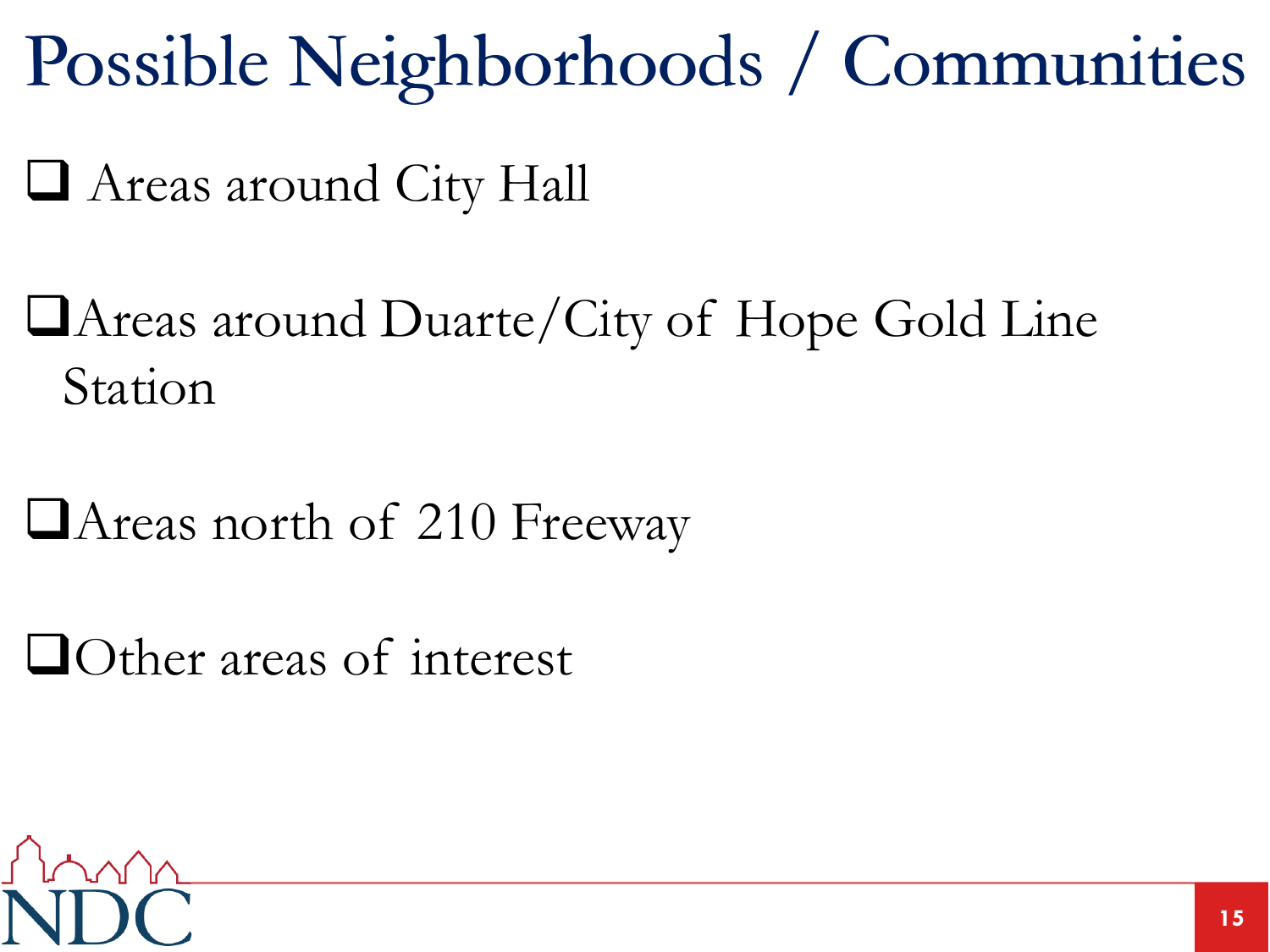# 2 nd Hearing

### **Next Steps:**

### □ Council Discussion, then Action:

- **Provide feedback on areas that meet each AB** 849 definition:
	- ■"neighborhoods"
	- ■"communities of interest . . . that should be included within a single district for purposes of its effective and fair representation."